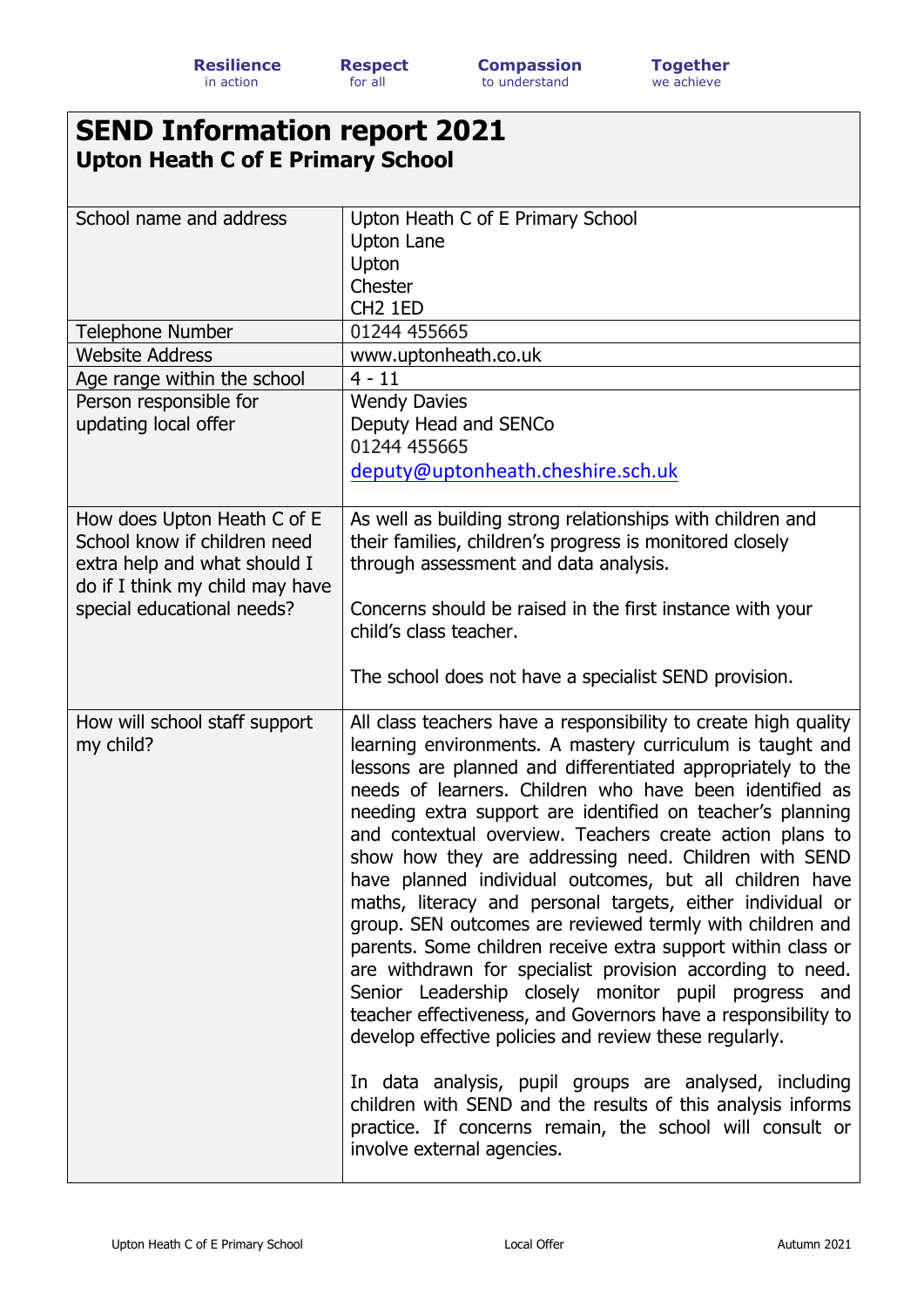| How will the curriculum be<br>matched to my child's needs?    | The school delivers the National Curriculum through our<br>Relevant, Engaging, Aspirational, Creative, Holistic- (REACH)<br>curriculum with a creative mastery approach, providing an<br>exciting, stimulating curriculum that is developed through<br>talking to the children about their areas of interest and<br>questions around specific curriculum subjects, children are<br>given relevant and hands-on experiences. These are<br>differentiated to be both accessible and challenging to<br>children. Inclusion is nurtured through the development of a<br>strong socially cohesive community, through the use of<br>supportive and co-operative groupings and<br>learning<br>structures and through child-centred planning, teaching and<br>assessment. The school provides a variety of learning<br>contexts both within the school, our outdoor learning<br>provision which includes Forest School. This fosters and<br>builds on children's interests and allows all children to<br>experience success.<br>The school's Special Educational Needs policy is available on<br>the school website.                                                                                                                                                                                                                                                         |
|---------------------------------------------------------------|----------------------------------------------------------------------------------------------------------------------------------------------------------------------------------------------------------------------------------------------------------------------------------------------------------------------------------------------------------------------------------------------------------------------------------------------------------------------------------------------------------------------------------------------------------------------------------------------------------------------------------------------------------------------------------------------------------------------------------------------------------------------------------------------------------------------------------------------------------------------------------------------------------------------------------------------------------------------------------------------------------------------------------------------------------------------------------------------------------------------------------------------------------------------------------------------------------------------------------------------------------------------------------------------------------------------------------------------------------------------|
| How will both you and I know<br>how my child is doing and how | Following the lifting of COVID-19 measures restricting<br>visitors to school, school staff are now able to have more                                                                                                                                                                                                                                                                                                                                                                                                                                                                                                                                                                                                                                                                                                                                                                                                                                                                                                                                                                                                                                                                                                                                                                                                                                                 |
| will you help me to support my<br>child's learning?           | direct contact with parents at the beginning and end of the<br>day to deal with any minor enquiries. A member of the team<br>is always available to pass on messages at the beginning of<br>the day. However, parents are still able to use the home-<br>school platforms (tapestry and see-saw) to advise of any<br>minor enquiries if this is more convenient. If necessary and<br>mutually convenient appointment can be made at the office<br>if a longer conversation is required. As indicated above,<br>children's progress is monitored closely, and effective<br>assessment and tracking together with staff knowledge of<br>children<br>and<br>attention to their well-being<br>informs<br>communication with families. There is the opportunity to<br>meet formally with your child's teacher at Pupil Progress<br>Evenings in the Autumn and Spring terms. A written report<br>is shared with families in the Summer term. If your child has<br>an EHCP or extra funding (top-up) for SEND, there will be<br>an annual review of this. Individual plans are reviewed<br>termly with children and parents/carers.<br>Staff absence is usually covered with familiar teaching staff<br>from within the school. On the few occasions when this is<br>not possible, regular supply staff are used.<br>Each year group has a page on the school website where |
|                                                               | useful information about what the current topic is, the end<br>of year expectations, spelling and other details that ensure                                                                                                                                                                                                                                                                                                                                                                                                                                                                                                                                                                                                                                                                                                                                                                                                                                                                                                                                                                                                                                                                                                                                                                                                                                          |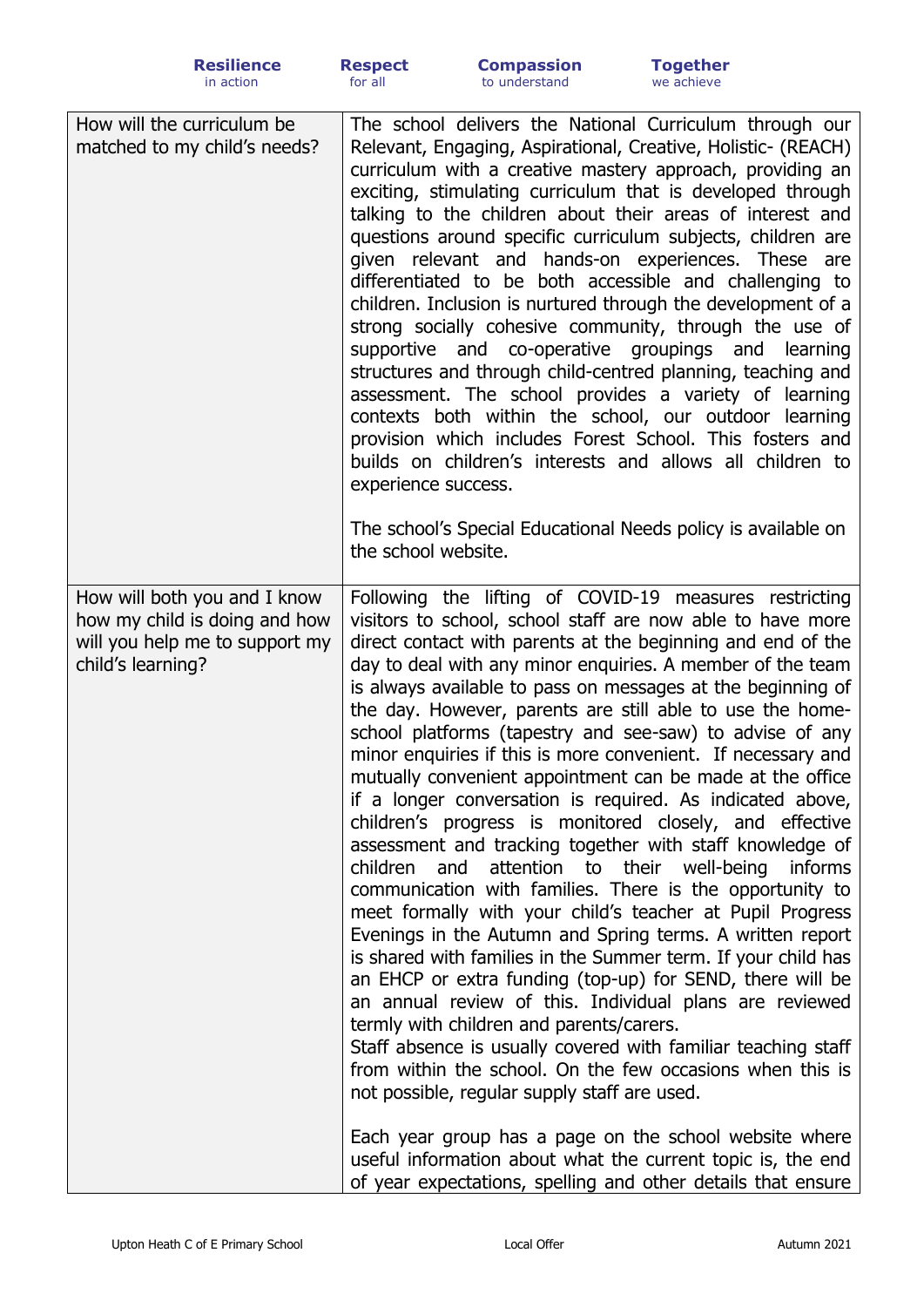|                                                                                                                                   | the parents and children are well informed. All children have<br>a reading diary and age-appropriate home-learning is set<br>through either 'tapestry' or 'seesaw'.<br>Parental information sessions, for example mathematics,<br>writing, and phonics are delivered in school or via videos<br>posted on our twitter account or via 'tapestry' or 'seesaw'.                                                                                                                                                                                               |
|-----------------------------------------------------------------------------------------------------------------------------------|------------------------------------------------------------------------------------------------------------------------------------------------------------------------------------------------------------------------------------------------------------------------------------------------------------------------------------------------------------------------------------------------------------------------------------------------------------------------------------------------------------------------------------------------------------|
| What support will there be for<br>my child's overall well- being?                                                                 | All school staff are responsible for the well-being of children<br>and consistent systems are in place throughout the school<br>to promote and sustain this. Social skills and emotional<br>literacy are taught through a structured PHSE curriculum.<br>The school has a Learning Mentor who works with children<br>and small groups on an individual basis where required.<br>The school has an anti-bullying policy and works with<br>children to resolve their differences in line with the school's<br>whole-school approach to behaviour management. |
|                                                                                                                                   | The school has a policy for the safe administration of<br>medicines and providing personal care. The school has<br>trained first aiders and training is updated in accordance<br>with health and safety protocols. This is monitored by the<br>Governing Body Committee.                                                                                                                                                                                                                                                                                   |
|                                                                                                                                   | As a school who is developing a trauma informed approach,<br>our aim is to ensure there are no exclusions, and where<br>children are vulnerable, school works closely with families to<br>put strategies in place to support the child, involving<br>external agencies where appropriate. On the very rare<br>occasion that an exclusion is considered this decision is not<br>taken lightly.                                                                                                                                                              |
|                                                                                                                                   | Children's attendance is supported through the provision of<br>a learning environment that children are keen to attend,<br>class attendance rewards and work with individual families<br>through the Learning Mentor where required.                                                                                                                                                                                                                                                                                                                       |
|                                                                                                                                   | Pupil voice is valued and fostered, and the school has an<br>active School Parliament,<br>Ethos group and<br><b>Rights</b><br>Respecting Steering Group. Where<br>children<br>have<br>social/communication needs, individual programmes are<br>used to support their development.                                                                                                                                                                                                                                                                          |
| What specialism services,<br>experience, training and<br>support are available at or<br>accessed by Upton Heath C of<br>E School? | All staff have access to continuous professional development<br>through staff professional development meetings, in-house<br>training and training courses. The school has a highly<br>experienced staff, both teachers and teaching assistants.<br>The school liaises as appropriate with a range of services                                                                                                                                                                                                                                             |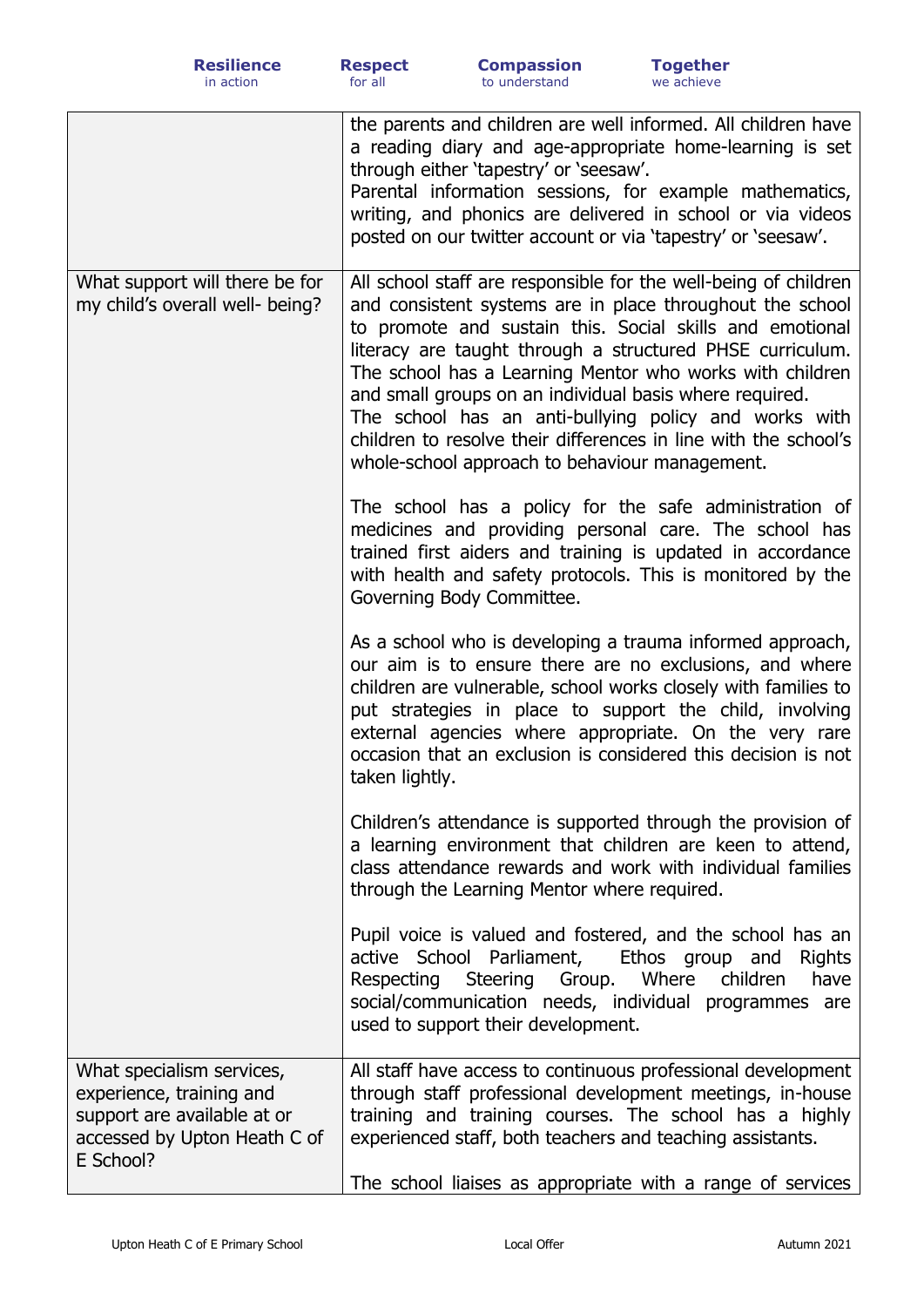|                                                                                                        | and agencies including:<br><b>Community Paediatrician</b><br>$\bullet$<br><b>Educational Psychology</b><br>$\bullet$<br>Speech and Language<br><b>Occupational Therapy</b><br>• Autism Team<br>Behaviour support<br>• CAMHS (mental health)<br>Visual/auditory impaired support                                                                                                                                                                                                                                                                                                                                                                                                                                                                                                                                                                                                                        |
|--------------------------------------------------------------------------------------------------------|--------------------------------------------------------------------------------------------------------------------------------------------------------------------------------------------------------------------------------------------------------------------------------------------------------------------------------------------------------------------------------------------------------------------------------------------------------------------------------------------------------------------------------------------------------------------------------------------------------------------------------------------------------------------------------------------------------------------------------------------------------------------------------------------------------------------------------------------------------------------------------------------------------|
| What training are the staff<br>supporting children and young<br>people with SEND had or are<br>having? | All staff have had some training in SEND, dyslexia,<br>behaviour management and autism. The SENCo has thirty<br>years experience of working with children with specific<br>needs and is currently completing the NASEN SENCo award<br>at Hope University. The SENDCo regularly attends SEND hub<br>meetings. All teaching assistants undergo regular, relevant<br>training. One TA has ELKLAN speech and language, another<br>has BSL (British Sign Language) level 1 and two TAs have<br>ELSA training.<br>These specialisms are deployed in a targeted way to ensure<br>that individual needs are catered for.                                                                                                                                                                                                                                                                                       |
| How will my child be included<br>in activities outside the<br>classroom including school<br>trips?     | Risk assessments and careful planning are used to ensure<br>that all children are included in all activities in and out of<br>school. Where necessary, support staff are used to enable<br>this. Families will be consulted in this process where<br>necessary and are always welcome to discuss their concerns<br>with staff.                                                                                                                                                                                                                                                                                                                                                                                                                                                                                                                                                                         |
| How accessible is Upton Heath<br>C of E School's environment?                                          | Access arrangements are monitored by the Governing Body<br>and the school has wheelchair accessibility. The school has<br>an enabled toilet facility with shower. In the new building,<br>there is also a lift. Where the first language of parent/carers<br>is not English, every effort is made to ensure that<br>communication is maintained, accessing Local Authority<br>services if required or available. Where special facilities are<br>required for children with SEND, these will be provided from<br>the school budget in response to need, and where this is not<br>possible, external funding will be sought. All classrooms<br>have an area for reflection, and the school has five small<br>areas that are used throughout the school day for small<br>group/individual work. The school also has a designated<br>area for individual children to access time out of the<br>classroom. |
| How will Upton Heath C of E                                                                            | Where children move school during their primary school                                                                                                                                                                                                                                                                                                                                                                                                                                                                                                                                                                                                                                                                                                                                                                                                                                                 |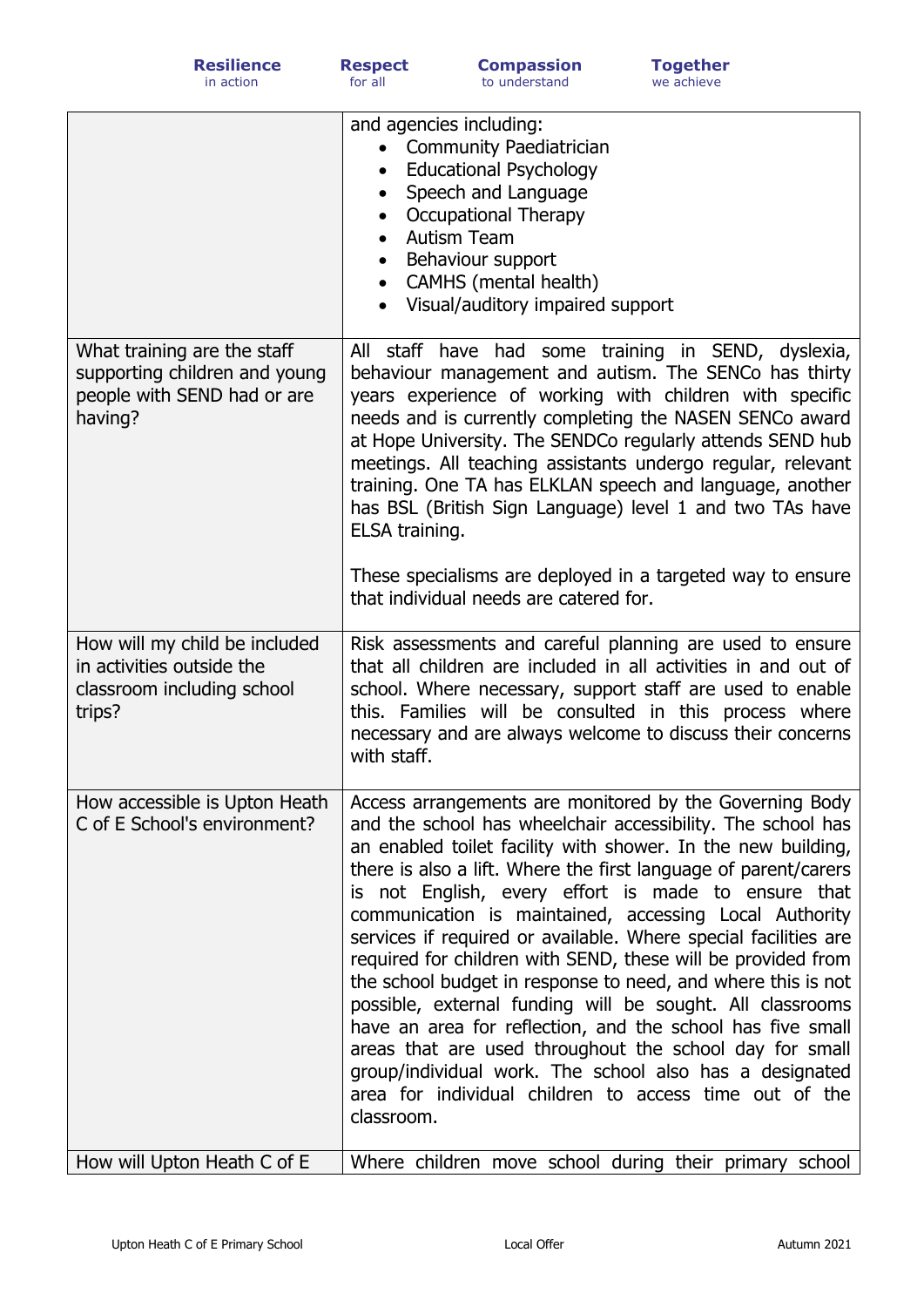| School prepare and support<br>my child to join the school or<br>transfer to a new setting /<br>school for the next stage of<br>education and life?                | career, every effort is made to ensure that there is effective<br>communication with the new school.<br>All children transferring to High School are included in the<br>transition arrangements put into place by their receiving<br>school and take part in targeted PHSE lessons to support<br>them. In addition, vulnerable children, including those with<br>SEND, take part in an enhanced transition programme co-<br>ordinated by the Learning Mentor. Individual needs are also<br>supported by the Learning Mentor.<br>Appropriate data will be shared with the new setting in line<br>with Local Authority policy, and the SENCO from the<br>receiving school will have a conversation with the class<br>teacher prior to transfer to ensure that specific needs and<br>concerns are addressed. Parents/carers will be involved in<br>this process.                                                                            |
|-------------------------------------------------------------------------------------------------------------------------------------------------------------------|------------------------------------------------------------------------------------------------------------------------------------------------------------------------------------------------------------------------------------------------------------------------------------------------------------------------------------------------------------------------------------------------------------------------------------------------------------------------------------------------------------------------------------------------------------------------------------------------------------------------------------------------------------------------------------------------------------------------------------------------------------------------------------------------------------------------------------------------------------------------------------------------------------------------------------------|
| Provide examples of<br>interventions, equipment,<br>resources that Upton Heath C<br>of E School may allocate to<br>match children's special<br>educational needs. | In addition to Quality First teaching children may be offered:<br>Interventions in, for example; maths, reading,<br>$\bullet$<br>phonics, writing, handwriting, social skills, emotional<br>skills, behaviour, speech and language, spelling or<br>strengthening physical needs (e.g. hand gym, visual<br>tracking).<br>Visual timetables, timers, prompt cards<br>$\bullet$<br>Writing slopes, adapted pens, scissors etc.<br>$\bullet$<br>Additional adult support<br>$\bullet$<br>Alongside the interventions we may give visual<br>support, auditory support, additional time, additional<br>breaks, target setting or a specific seating area in the<br>classroom.                                                                                                                                                                                                                                                                  |
| How is the decision made<br>about what type and how<br>much support my child will<br>receive?                                                                     | Where concerns are raised about a child, and their needs<br>are not being met through Quality First Teaching or Wave 2<br>or 3 interventions, the class teacher discusses possible<br>strategies to address this with the Special Needs Coordinator<br>and parents/carers. If there is a continuing difficulty, a child<br>may be placed on the school's Code of Practice as needing<br>SEN support. An individual programme will be put in place in<br>collaboration with the child and parents/carers. This will be<br>reviewed, outcomes are set yearly and reviewed termly.<br>Where a child's needs cannot be met from the designated<br>fund within the school budget, the school may apply for top<br>up funding. If it is considered necessary, an application will<br>be made for statutory assessment (EHC plan).<br>At all stages, outside agencies will be involved<br>as<br>appropriate and their recommendations actioned. |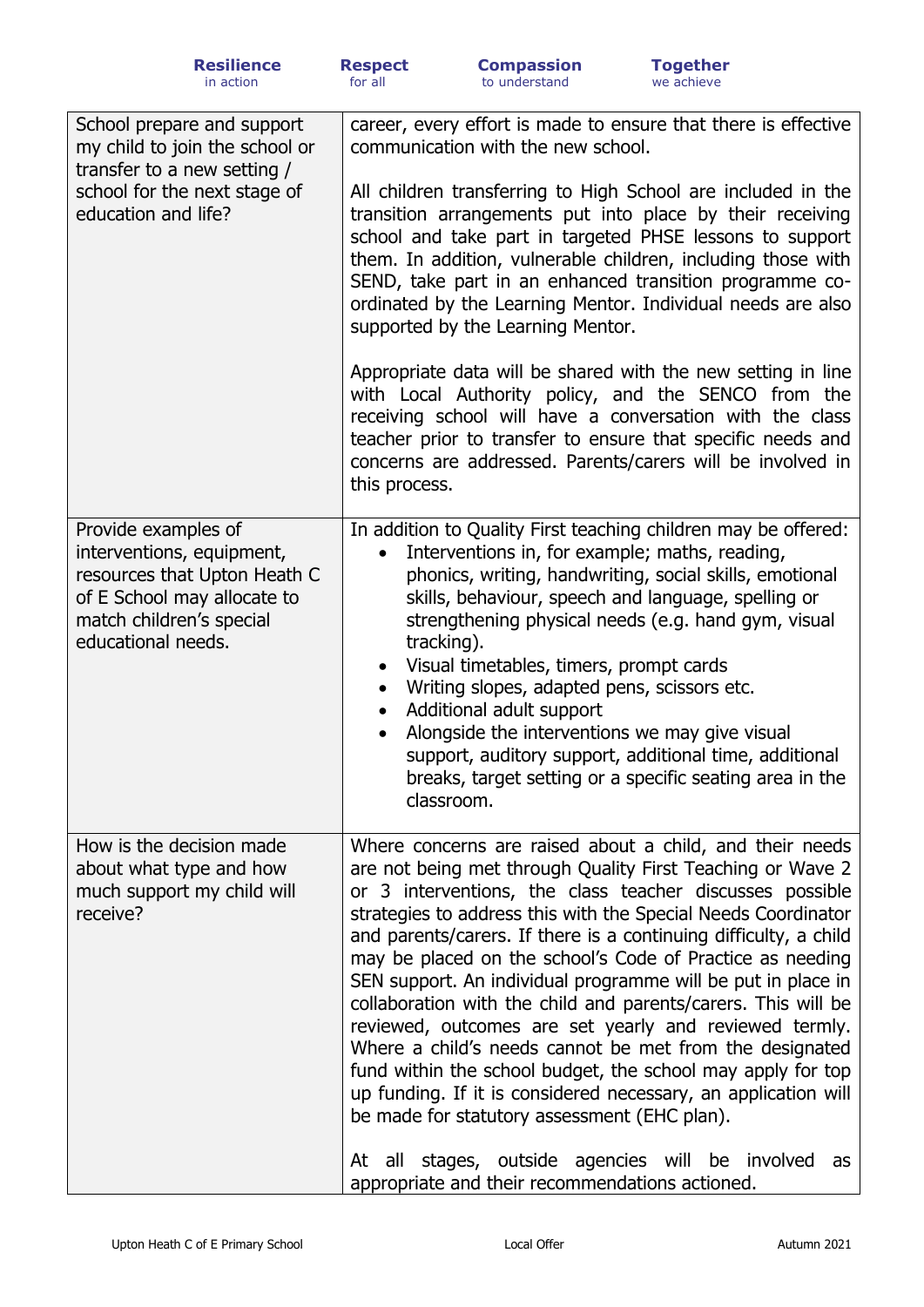| How are parents involved in<br>Upton Heath C of E School?<br>How can I be involved? | Parents/Carers are equal partners in their child's education.<br>The school has an active PTA, open to all parents, which<br>promotes both fund raising for the school and a strong<br>sense of community through social events. The school has<br>an 'open door' policy and parents can easily contact staff<br>where there are concerns. Parents are encouraged to<br>support their child with reading, phonics and spellings,<br>retention of number bonds and timestables as well as home-<br>learning. Each week, our 'stars of the week' are celebrated<br>in worship and on our school newsletter. Every half-term,<br>the school has a celebration worship which parents of<br>children receiving a 'Headteacher award are invited to.<br>Parents' pupil progress evenings and parent information<br>events provide further opportunity for communication.<br>Parents can interact with the school through the school<br>website forums and contacts, and through social media such<br>as Twitter. Parents are welcomed into classes to help with<br>class activities on a regular basis as volunteers and often<br>accompany school visits. |
|-------------------------------------------------------------------------------------|------------------------------------------------------------------------------------------------------------------------------------------------------------------------------------------------------------------------------------------------------------------------------------------------------------------------------------------------------------------------------------------------------------------------------------------------------------------------------------------------------------------------------------------------------------------------------------------------------------------------------------------------------------------------------------------------------------------------------------------------------------------------------------------------------------------------------------------------------------------------------------------------------------------------------------------------------------------------------------------------------------------------------------------------------------------------------------------------------------------------------------------------------|
| Who can I contact for further<br>information?                                       | The first point of contact for a child in the school is usually<br>the class teacher. Other staff with a role in your child's<br>education are the Headteacher and Deputy Head, the Senior<br>Leadership Team, the Special Needs Coordinator, the<br>Learning Mentor, Teaching Assistants, Mid-Day Assistants,<br>Catering staff, and the administration team. Children who<br>attend S4YC (pre-and after school provision) can also speak<br>to their staff who work very closely with the school staff.                                                                                                                                                                                                                                                                                                                                                                                                                                                                                                                                                                                                                                            |
|                                                                                     | If you are unsure who to contact, please ring the school<br>office where our admin staff will be happy to advise you. If<br>you are considering whether your child should join the<br>school, contact the Head Teacher through the school office.<br>The School SENCO is Mrs Wendy O'Leary-Davies, who can<br>be contacted via the details listed above.                                                                                                                                                                                                                                                                                                                                                                                                                                                                                                                                                                                                                                                                                                                                                                                             |
|                                                                                     | Other members of the school SEND team are:-<br>Mrs Claire Harrison, charrison@uptonheath.cheshire.sch.uk<br>Mrs Charlie Jones cwild@uptonheath.cheshire.sch.uk<br>Ms Briony Hodge bhodge@uptonheath.cheshire.sch.uk<br>Mrs Kerry Buckland kbuckland@uptonheath.cheshire.sch.uk<br>Learning<br>Mentor<br>Our<br>is<br><b>Mrs</b><br>Jan<br>Morris,<br>jmorris@uptonheath.cheshire.sch.uk                                                                                                                                                                                                                                                                                                                                                                                                                                                                                                                                                                                                                                                                                                                                                              |
|                                                                                     | For further advice, contact Cheshire West and Chester Local<br>Authority. Contact details are available through their<br>website. The Local Authority Local Offer is located on their<br>Website. Special Educational Needs and Disability (SEND) Local Offer                                                                                                                                                                                                                                                                                                                                                                                                                                                                                                                                                                                                                                                                                                                                                                                                                                                                                        |